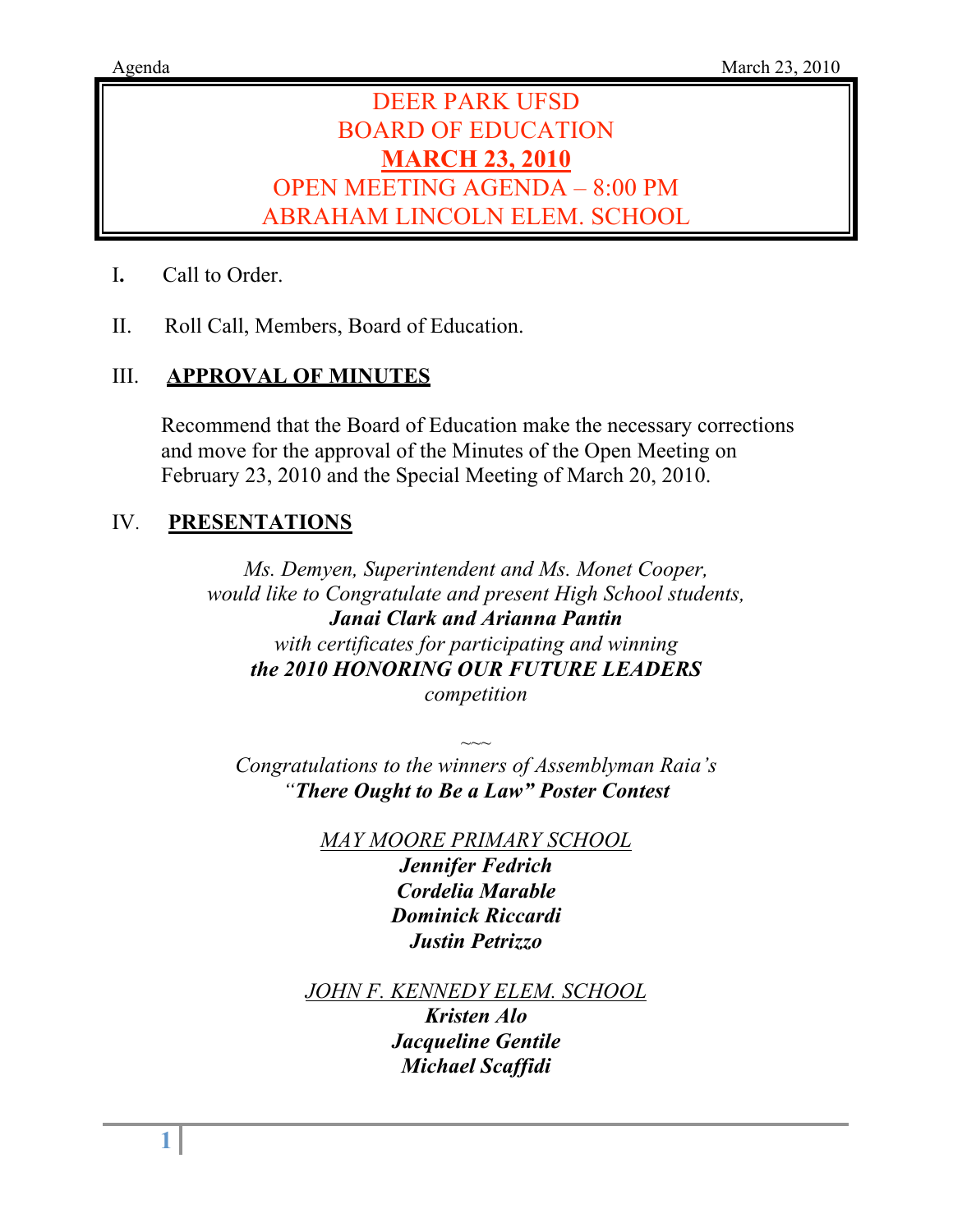# V. **NEW BUSINESS**

# **1. DISPOSAL OF TEXTBOOKS (HS)**

*Recommend that the Board of Education approve the following Resolution:*

BE IT RESOLVED that the Board of Education authorize the disposal of textbooks from the Family and Consumer Science department that was gifted to them by the state for a course that is now obsolete.

# **2. DISPOSAL OF TEXTBOOKS (HS)**

*Recommend that the Board of Education approve the following Resolution:*

BE IT RESOLVED that the Board of Education authorize the disposal of textbooks from the Social Studies department that are deemed outdated and obsolete.

# **3. APPOINTMENT OF CHAIRPERSON FOR SPECIAL MEETING**

*Recommend that the Board of Education approve the following Resolution:*

RESOLVED, that the Board of Education appoint Lisa Brennan, District Clerk to preside over the Special Budget meeting of May 18, 2010.

# **4. LEGAL NOTICE FOR BUDGET VOTE**

*Recommend that the Board of Education approve the following Resolution:*

RESOLVED, that the Board of Education of the Deer Park Union Free School District approve the Legal Notice pertaining to the Special Meeting budget vote, the Election of Members to the Board of Education and Transportation Mileage requirements.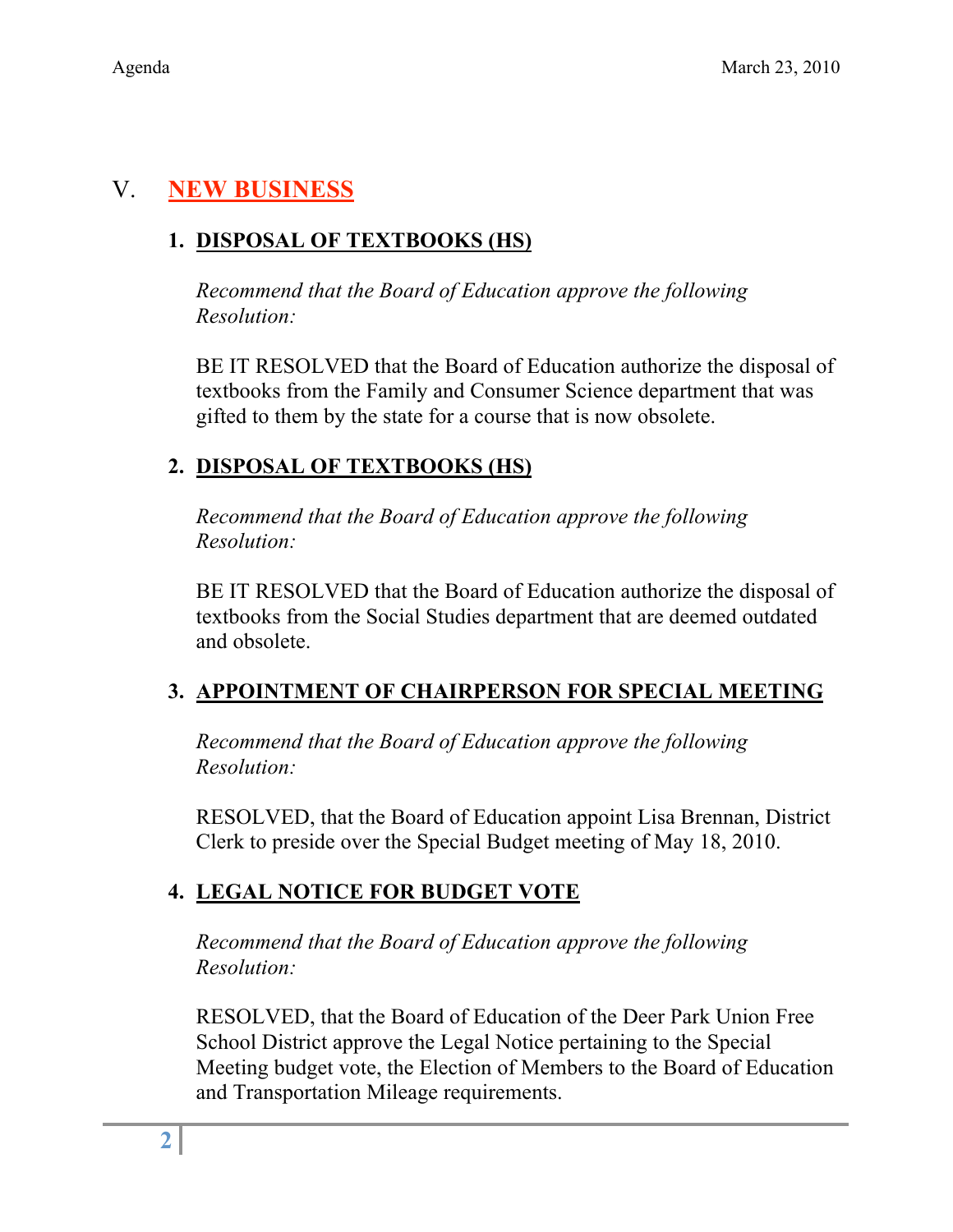# **5. REGISTRARS AND TELLERS**

*Recommend that the Board of Education approve the following Resolution:*

RESOLVED, that the Board of Education approve the following Deer Park residents to work as Registrars and Tellers and they shall receive \$10.00 per hour for the forthcoming Registration , Budget Vote and Election of Trustees.

| Marie Pisarik    | Lucy Caldone           | Pat Alfano        |
|------------------|------------------------|-------------------|
| Terri Altadonna  | Angela Mento           | Carol O'Brien     |
| Marge Pasqualone | <b>Martin Tanzer</b>   | Rae Lange         |
| Kristen Thompson | <b>Suzanne Downing</b> | Eileen Hickey     |
| Linda Melendez   | Eileen LaMotte         | Gina Voglar       |
| Laura Franco     | Sue Gaskin             | Anne Sheppard     |
| Dawn Modica      | Lucy Benevegna         | Concetta Bertelle |
| Josephine Calder |                        |                   |

## **6. FIRST READING – POLICIES #0100, 1050, 5695, 8635, 9140.1**

*Recommend that the Board of Education approve the following Resolution:*

BE IT RESOLVED, that the Board of Education approve the revisions to the following policies:

| #0100 $-$ | <b>Equal Opportunity and Nondiscrimination</b>  |
|-----------|-------------------------------------------------|
| #1050 $-$ | <b>Annual District Election and Budget Vote</b> |
| $#5695-$  | <b>Students and Personal Electronic Devices</b> |
| #8635 $-$ | Information Security Breach and Notification    |
|           | $\#9140.1$ – Staff Complaints and Grievances    |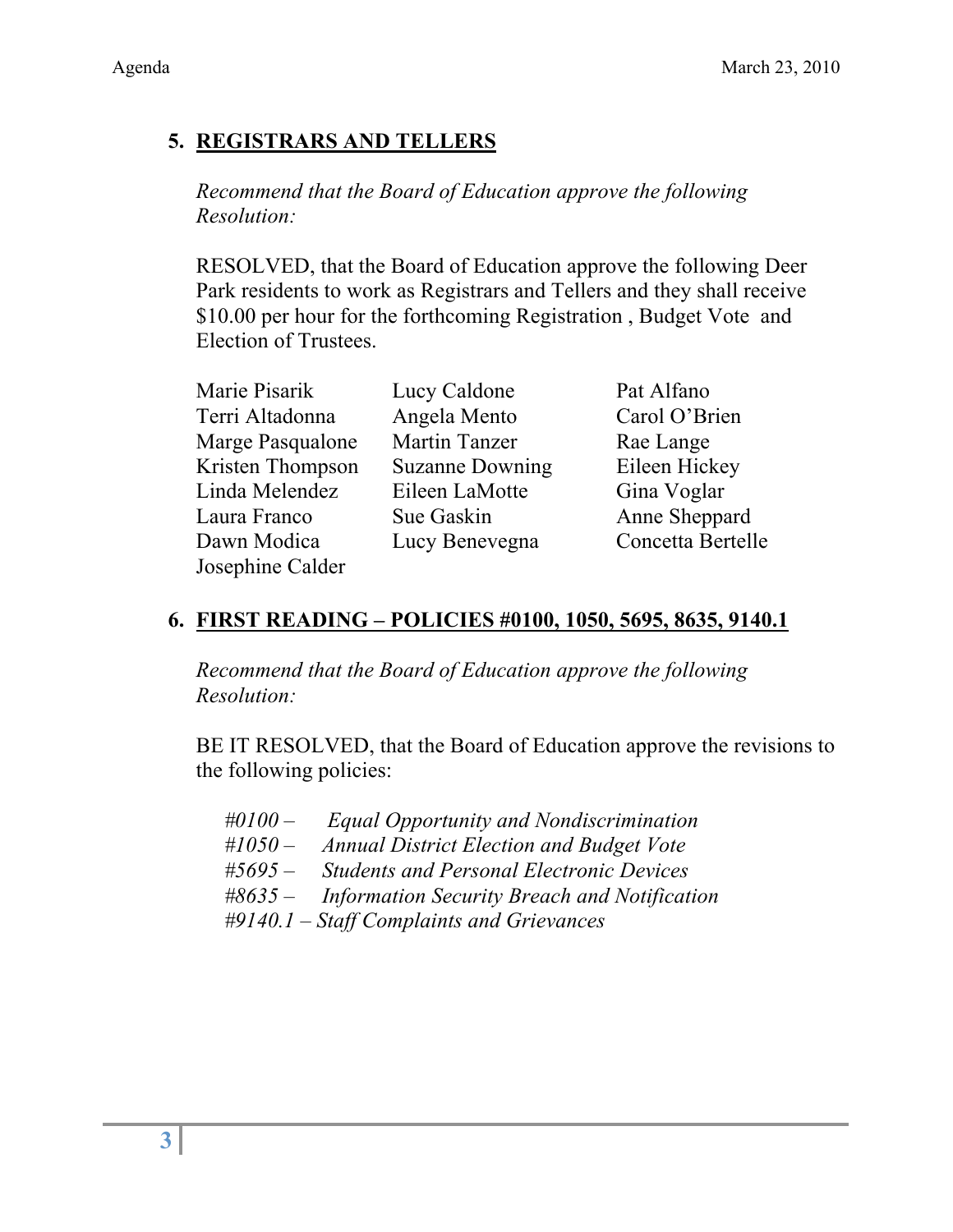# **7. SECCA LEASE**

*Recommend that the Board of Education approve the following Resolution:*

RESOLVED, that the Board of Education approve the lease with the South East Concerned Civic Association for the portion of the George Washington School in accordance with the terms set forth therein,

AND BE IT FURTHER RESOLVED, that the President of the Board of Education be authorized to sign such lease.

## VI. **APPROVAL OF SCHEDULES**

*Recommend that the Board of Education approve the following schedules collectively:*

# **NON-INSTRUCTIONAL**

## **SCHEDULE -- NN --APPOINTMENTS (Non-Instructional)**

**Rose Contelmo** District Wide Position: Nurse Salary/Step: \$41,116. 3 Effective Date(s):  $3/22/2010$ Salary Prorated @ \$13,979.44

## **SCHEDULE -- NNPS --PER DIEM SUBSTITUTES (Non-Instructional)**

## **Michael Dionisio**

District Wide Position: Substitute Custodian Salary/Step: \$8.50 per hour Effective Date(s): 3/10/2010

## **Stephen Farina**

District Wide Position: Substitute Custodian Salary/Step: \$8.50 per hour Effective Date(s): 3/10/2010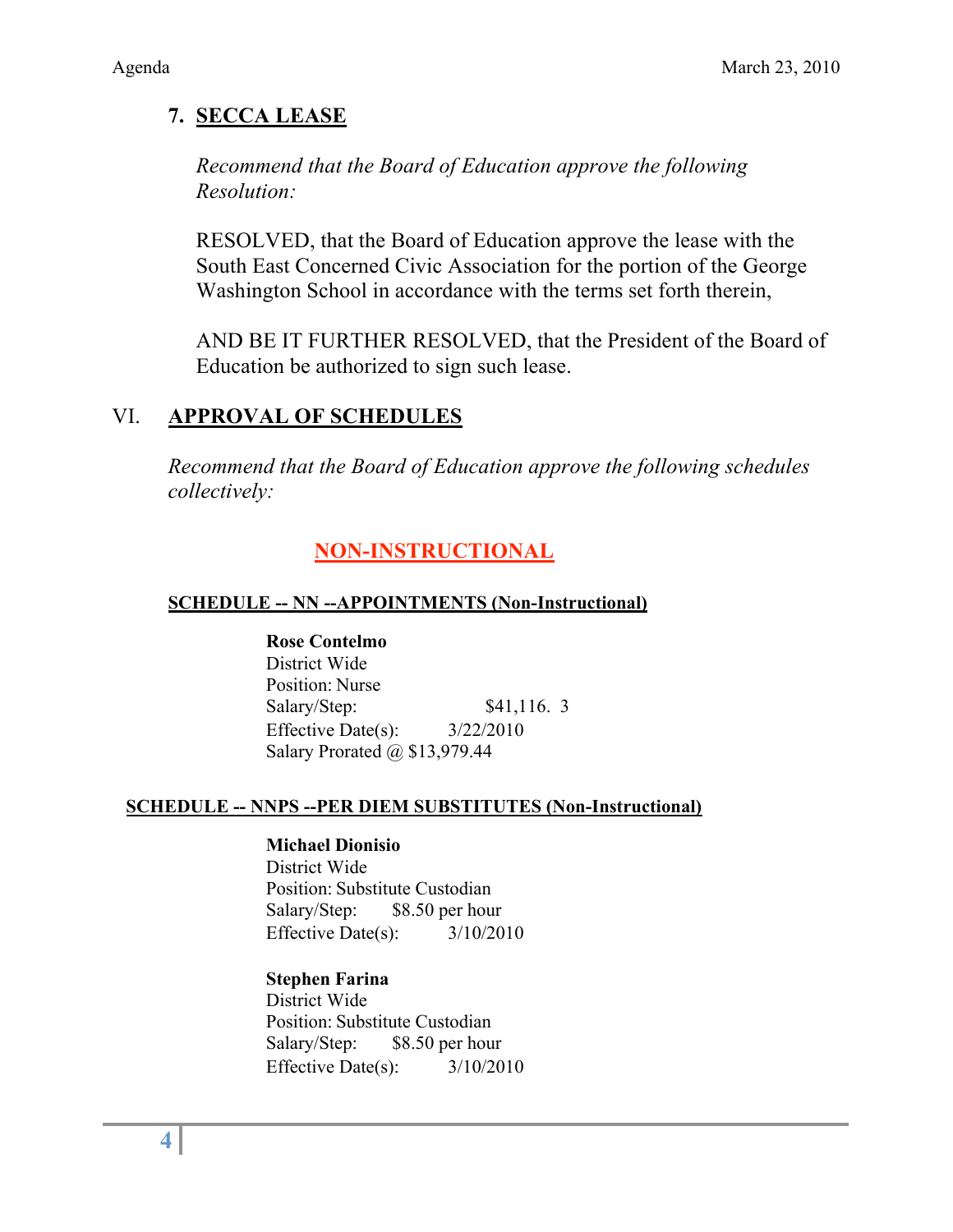### **Joseph Farrell**

District Wide Position: Substitute Bus Driver Salary/Step: \$19.51 per hour Effective Date(s): 3/10/2010

#### **Olga Gerve**

District Wide Position: Substitute Bus Driver Salary/Step: \$19.51 per hour Effective Date(s): 3/10/2010

### **Linda Keher**

District Wide Position: Substitute Bus Driver Salary/Step: \$19.51 per hour Effective Date(s): 3/10/2010

#### **Linda Melendez**

District Wide Position: Substitute Clerk Typist Salary/Step: \$10.00 per hour Effective Date(s): 3/3/2010 Pending Fingerprint Clearance.

#### **Helene Muenkel**

District Wide Position: Substitute Clerk Typist Salary/Step: \$10.00 per hour Effective Date(s): 3/3/2010

#### **Ernest Proschwitz**

District Wide Position: Substitute Bus Driver Salary/Step: \$19.51 per hour Effective Date(s):  $3/10/2010$ 

#### **Chris Spoto**

District Wide Position: Substitute Custodian Salary/Step: \$8.50 per hour Effective Date(s): 3/10/2010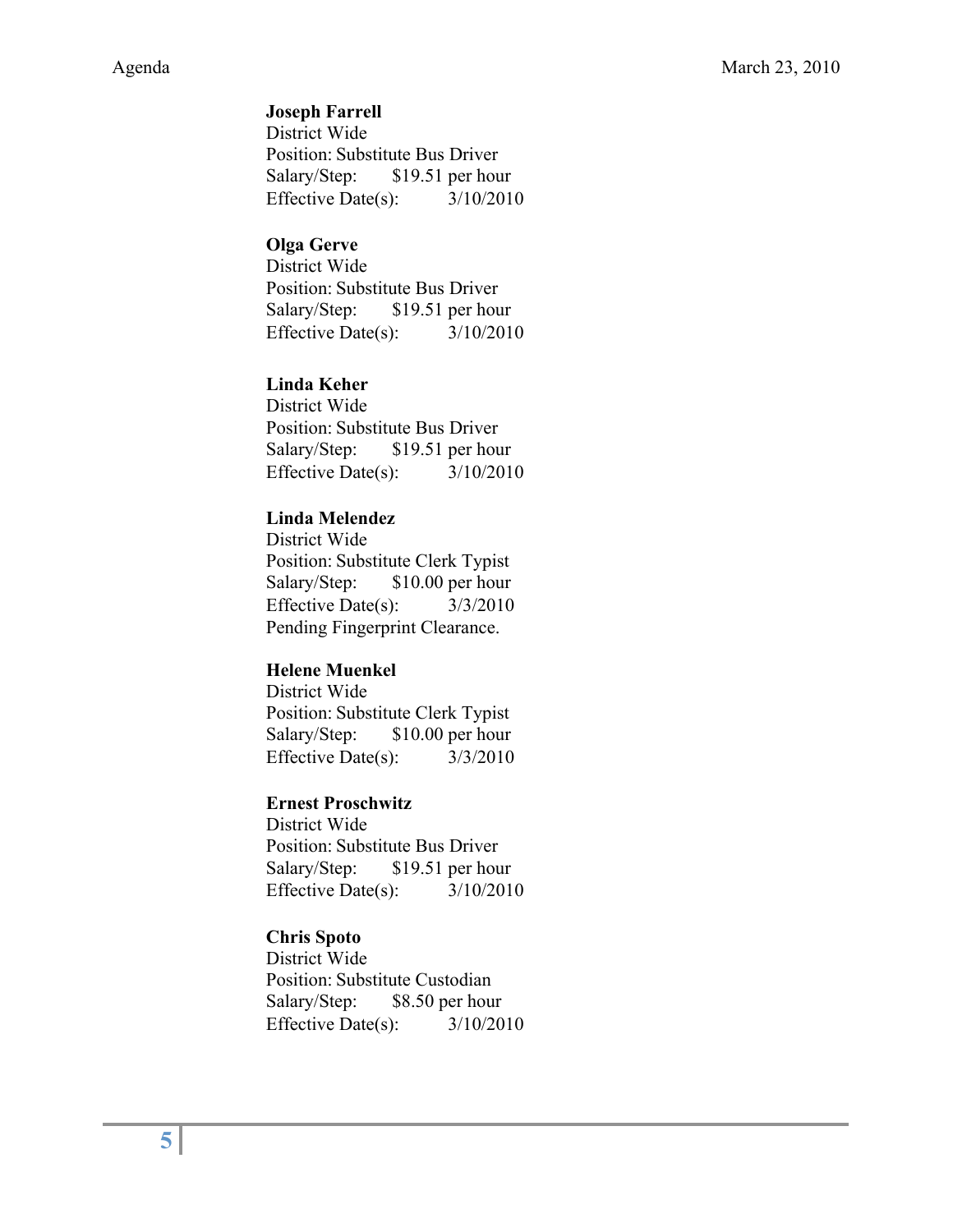#### **SCHEDULE -- OO --RESIGNATIONS / RETIREMENTS / REMOVALS / TERMINATIONS (Non-Instructional)**

#### **Daniel Brady**

Memorial Position: Groundsman Salary/Step: Effective Date(s): 2/5/2010 Dismissed for using too many sick days during probation period.

#### **Dina Legland**

Abraham Lincoln School Position: Nurse Salary/Step: Effective Date(s): 3/19/2010 Resignation. No outstanding obligation to the district.

#### **Denise Vara**

District Wide Position: School Transportation Supervisor Salary/Step: Effective Date(s):  $3/12/2010$ Termination effective close of business 3/12/10. No outstanding obligation to the district.

#### **SCHEDULE -- QQ --LEAVES OF ABSENCE (Non-Instructional)**

**Michael Judson** District Wide Position: Bus Driver Salary/Step: Effective Date(s): 3/8/2010 - 4/16/2010 Unpaid Leave of Absence

#### **Joseph Sheehan**

District Wide Position: Bus Driver Salary/Step: Effective Date(s): 3/3/2010 - 9/6/2010 Unpaid leave of absence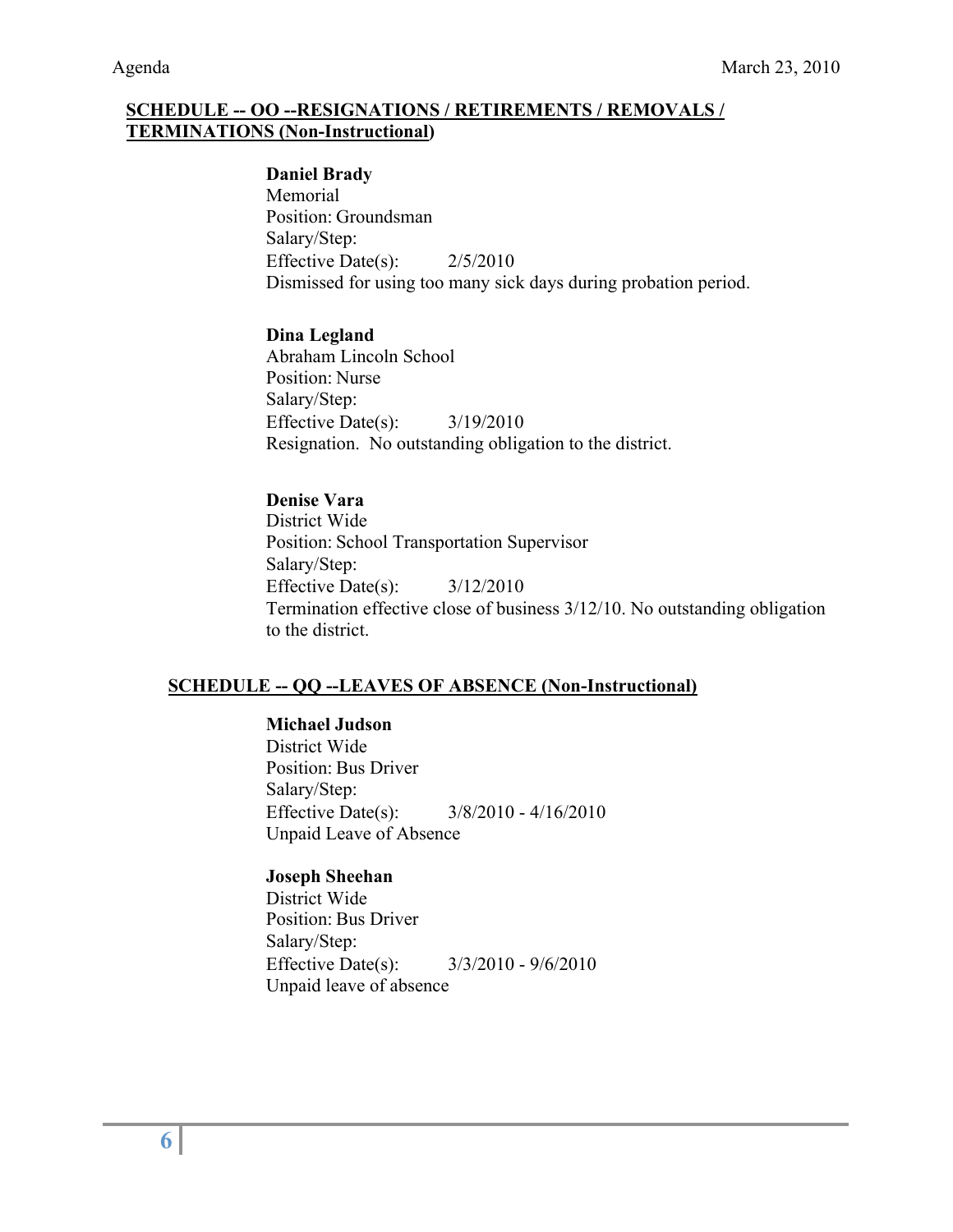**Christine Sikalas** Robert Frost Middle School Position: Teacher Aide Salary/Step: Effective Date(s): 2/22/2010 - 3/26/2010 Unpaid Sick Leave of Absence

#### **Richard Sisson**

District Wide Position: Bus Driver Salary/Step: Effective Date(s): 4/12/2010 - 6/30/2010 Unpaid Leave of Absence (FMLA)

## **INSTRUCTIONAL**

#### **SCHEDULE -- LR --LONG TERM SUBSTITUTE / LEAVE REPLACEMENT (LR) APPOINTMENTS (Instructional)**

**Leah Geller**

Robert Frost Middle School Position: Long Term Sub L/R Science Salary/Step: \$52,894 Step 1 Effective Date(s): 1/27/2010 - 5/7/2010 DATE CHANGE ONLY. New prorated salary is \$17,984

#### **Joannna Gentile**

Deer Park High School Position: Long Term Substitute L/R ELA Salary/Step: \$48,067 Step 1 Effective Date(s): 3/3/2010 - 4/9/2010 Salary prorated at \$5,287

#### **Suzanne Kammerer**

Deer Park High School Position: Long Term Sub L/R ELA Salary/Step: \$52,894 Step 1 Effective Date(s): 4/7/2010 - 5/19/2010 Salary prorated at \$7,934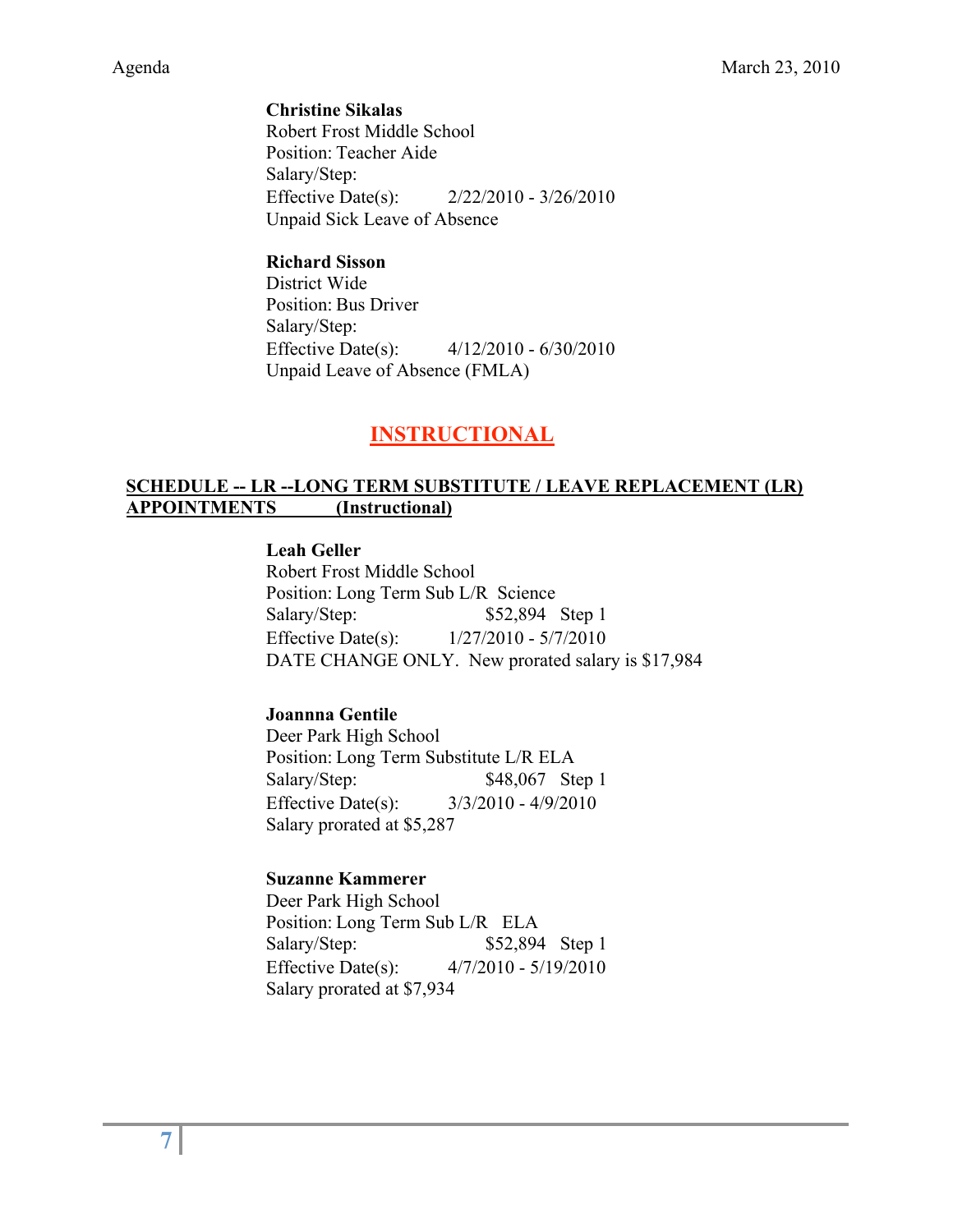**Joanne Parkas** John F Kennedy Intermediate School Position: Long Term Sub LR Elementary Salary/Step: \$52,894. Step 1 Effective Date(s): 2/22/2010 - 2/26/2010 LR extended one week. Salary prorated at \$1322.35

#### **SCHEDULE -- O --RESIGNATIONS / RETIREMENTS / REMOVALS / TERMINATIONS (Instructional)**

#### **Christianne Donohue**

Deer Park High School Position: Permanent Substitute Teacher Salary/Step: Effective Date(s): 2/1/2010 - 3/3/2010 Resigning only from .6 Perm Sub Teacher and will go back to .6 Perm Sub Teacher 3/4/10.

#### **Amanda Godfrey**

District Wide Position: Per-Diem Substitute Teacher Salary/Step: Effective Date(s): 2/22/2010 Resignation. No outstanding obligation to the district.

#### **Jenny Halpin**

John Quincy Adams School Position: Teaching Assistant Salary/Step: Effective Date(s): 3/8/2010 Resignation. No outstanding obligation to the district.

#### **SCHEDULE -- Q --LEAVES OF ABSENCE (Instructional)**

#### **Ann Bullis**

John Quincy Adams School Position: Elementary Teacher Salary/Step: Effective Date(s): 3/19/2010 - 4/30/2010 Medical Leave of Absence (FMLA)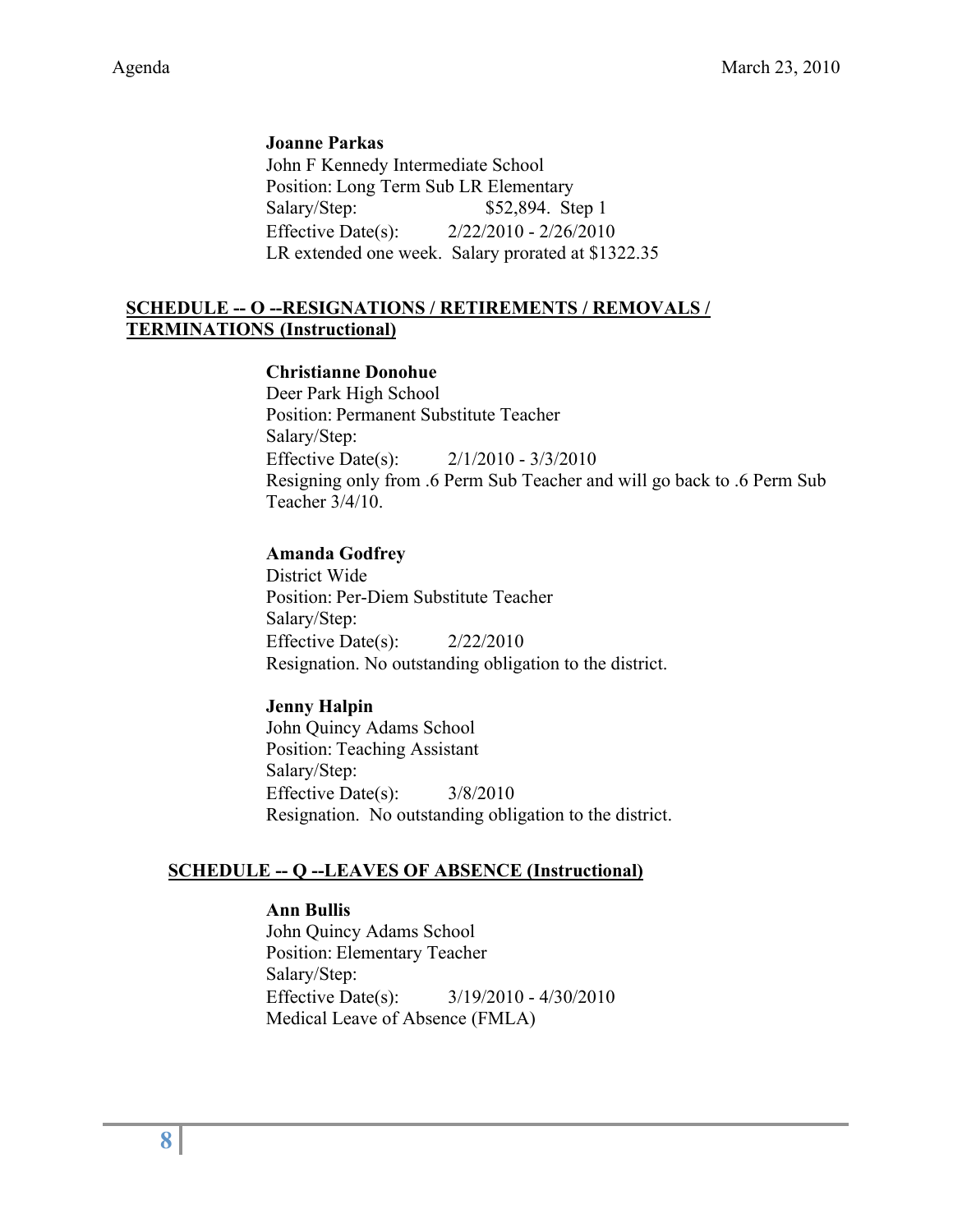#### **Kelianne Burnham**

John F Kennedy Intermediate School Position: Teacher Special Education Salary/Step: Effective Date(s): 9/1/2010 - 6/30/2011 Extension of Child Rearing Leave

#### **Tammy Cotrone**

May Moore School Position: Teacher Elementary Salary/Step: Effective Date(s): 2/23/2010 - 4/30/2010 Paid Leave of Absence (FMLA)

#### **Tricia Hurlbert**

John F Kennedy Intermediate School Position: Special Education Teacher Salary/Step: Effective Date(s): 4/6/2010 - 6/25/2010 4/6/10-5/14/10 Maternity Sick Leave (FMLA) 5/15/10-6/25/10 Remainder of FMLA

#### **Diana Lang**

Robert Frost Middle School Position: Elem/ELATeacher Salary/Step: Effective Date(s): 2/22/2010 - 6/3/2010 Maternity Sick Leave 2/22/10-4/5/10 (FMLA) Remainder of FMLA 4/6/10-6/3/10

#### **Wendy Massaro**

John F Kennedy Intermediate School Position: Teacher Elementary Salary/Step: Effective Date(s): 9/1/2010 - 12/31/2010 Extension of Child Rearing Leave

#### **Christine Murphy**

Deer Park High School Position: Teacher ELA Salary/Step: Effective Date(s): 2/22/2010 - 4/9/2010 Change of Paid Maternity Sick Leave (FMLA)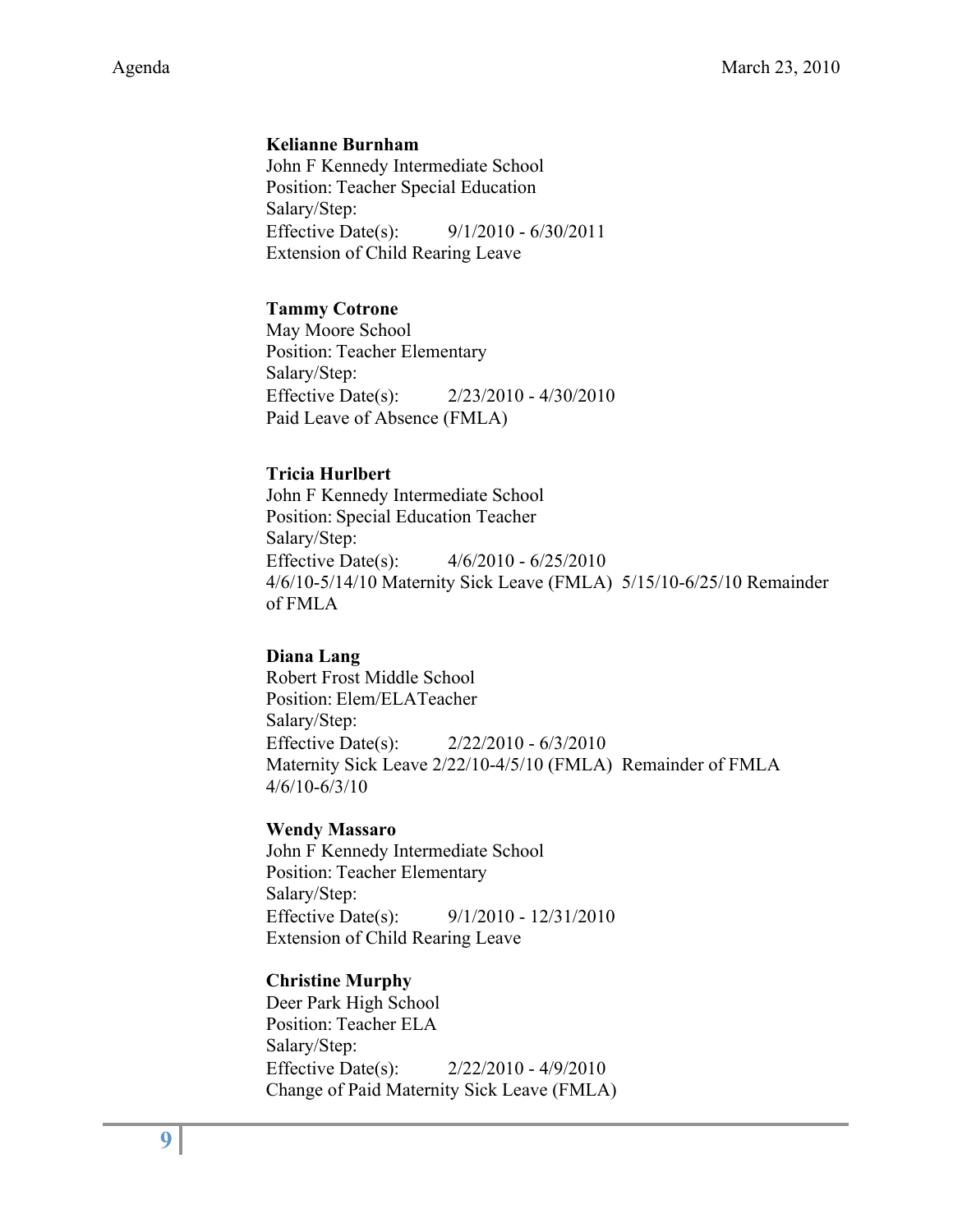## **Carey Okurowski**

Robert Frost Middle School Position: Elem/Science Teacher Salary/Step: Effective Date(s): 1/27/2010 - 5/5/2010 CHANGE TO: 1/27/10-4/5/10 Maternity Sick leave (FMLA) 4/6/10-5/5/10 Remainder of FMLA

#### **Melissa Plocinski**

Robert Frost Middle School Position: Teacher Special Education Salary/Step: Effective Date(s): 9/1/2010 - 6/30/2011 Extension of Child Rearing Leave

### **Kathryn Quinn**

Deer Park High School Position: Teacher ELA Salary/Step: Effective Date(s): 4/6/2010 - 5/7/2010 Paid Maternity Sick Leave of Absence 4/6/10 - 4/16/10 Unpaid 4/19/10 - 5/7/10 (FMLA)

#### **Lori Quinn**

John F Kennedy Intermediate School Position: Teacher Special Education Salary/Step: Effective Date(s): 9/1/2010 - 6/30/2011 Child Rearing Leave

#### **Tara Sherman**

Robert Frost Middle School Position: Teacher Special Education Salary/Step: Effective Date(s): 9/1/2010 - 6/30/2011 Child Rearing Leave

## **Kristen Wallace**

Deer Park High School Position: Teacher ELA Salary/Step: Effective Date(s): 9/1/2010 - 1/28/2011 Extension of Child Rearing Leave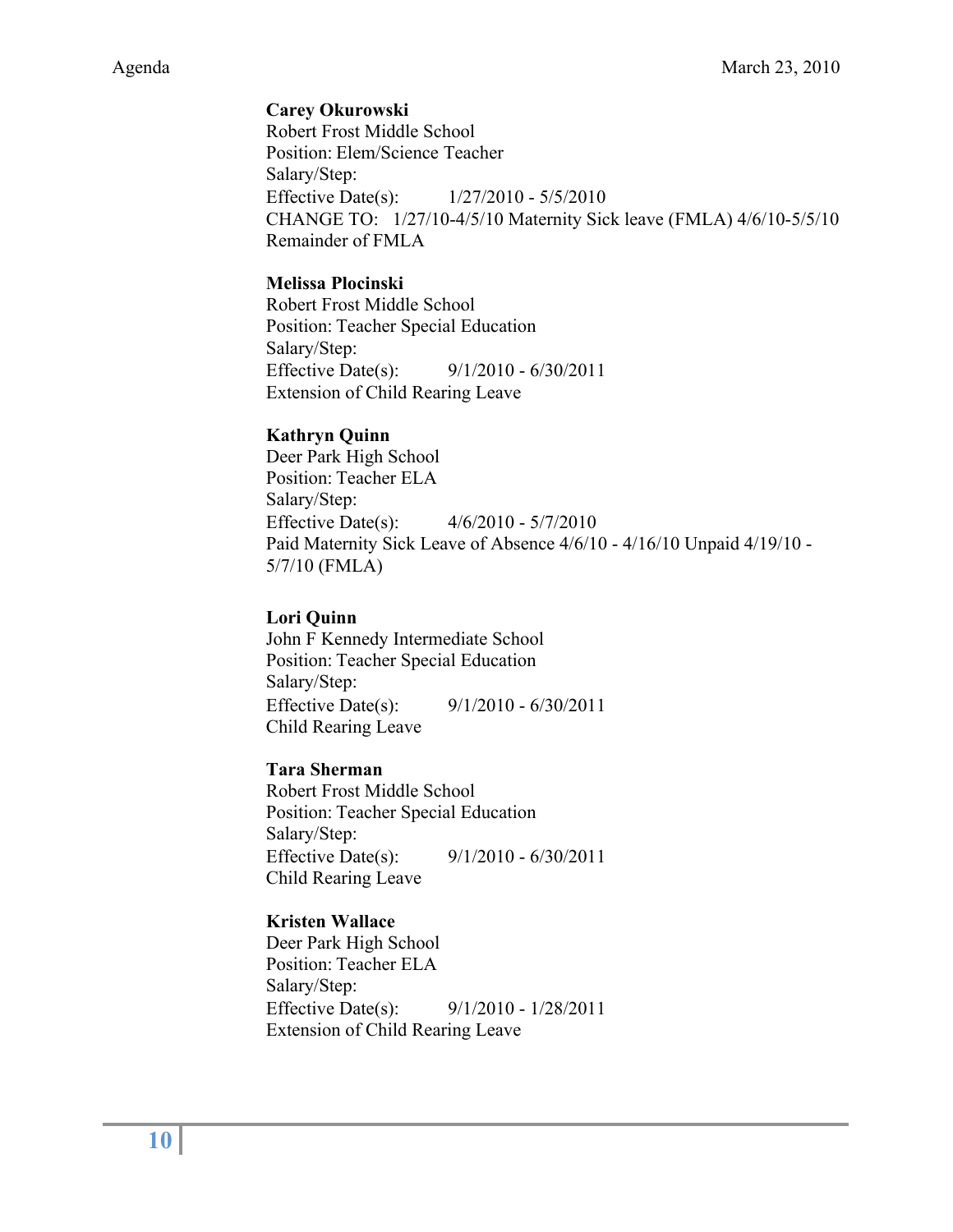## **SCHEDULE -- TTPA --TEMPORARY ASSIGNMENT (Instructional)**

### **Thomas Alcabes**

District Wide Position: Teacher/Social Skills Program Salary/Step: \$31.31 per hour Effective Date(s): 2/22/2010 - 6/30/2010

## **Richard Englehardt**

District Wide Position: Teaching Assistant/Social Skills Program Salary/Step: \$15.00 per hour Effective Date(s): 2/22/2010 - 6/30/2010

# **Nicole Velez**

Robert Frost Middle School Position: Coach Girls/Boys Swimming Salary/Step: \$3165.26 Step 1 Effective Date(s): 3/8/2010 - 6/7/2010

## **SCHEDULE 10/BP-701 - SCHEDULE OF BILLS PAYABLE**

| <b>WORKERS'</b>      |                      |           |                |
|----------------------|----------------------|-----------|----------------|
| COMP.                | Daily Check Register | 3/3/2010  | \$14,034.77    |
| <b>WORKERS'</b>      |                      |           |                |
| COMP.                | Daily Check Register | 3/3/2010  | \$20,848.11    |
| <b>TRUST &amp;</b>   |                      |           |                |
| <b>AGENCY</b>        | #9                   | 3/3/2010  | \$1,914,397.69 |
| <b>FEDERAL FUNDS</b> | #21                  | 3/3/2010  | \$180,214.37   |
| <b>GENERAL</b>       |                      |           |                |
| <b>FUNDS</b>         | #24                  | 3/3/2010  | \$4,482,397.07 |
| <b>CAPITAL FUNDS</b> | #12                  | 3/9/2010  | \$44,368.97    |
| <b>FEDERAL FUNDS</b> | #23                  | 3/9/2010  | \$5,077.98     |
| <b>GENERAL</b>       |                      |           |                |
| <b>FUNDS</b>         | #26                  | 3/9/2010  | \$302,588.66   |
| <b>WORKERS'</b>      |                      |           |                |
| COMP.                | Daily Check Register | 3/15/2010 | \$2,936.00     |
| <b>WORKERS'</b>      |                      |           |                |
| COMP.                | Daily Check Register | 3/15/2010 | \$12,812.72    |
| <b>WORKERS'</b>      |                      |           |                |
| COMP.                | Daily Check Register | 3/18/2010 | \$15,874.05    |
| <b>GENERAL</b>       |                      |           |                |
| <b>FUNDS</b>         | #29                  | 3/17/2010 | \$137,672.30   |
| <b>SCHOOL LUNCH</b>  | #14                  | 3/23/2010 | \$85,456.79    |
| <b>FEDERAL FUNDS</b> | #25                  | 3/23/2010 | \$67,356.54    |
| <b>GENERAL</b>       |                      |           |                |
| <b>FUNDS</b>         | #28                  | 3/23/2010 | \$1,131,062.22 |
|                      |                      |           |                |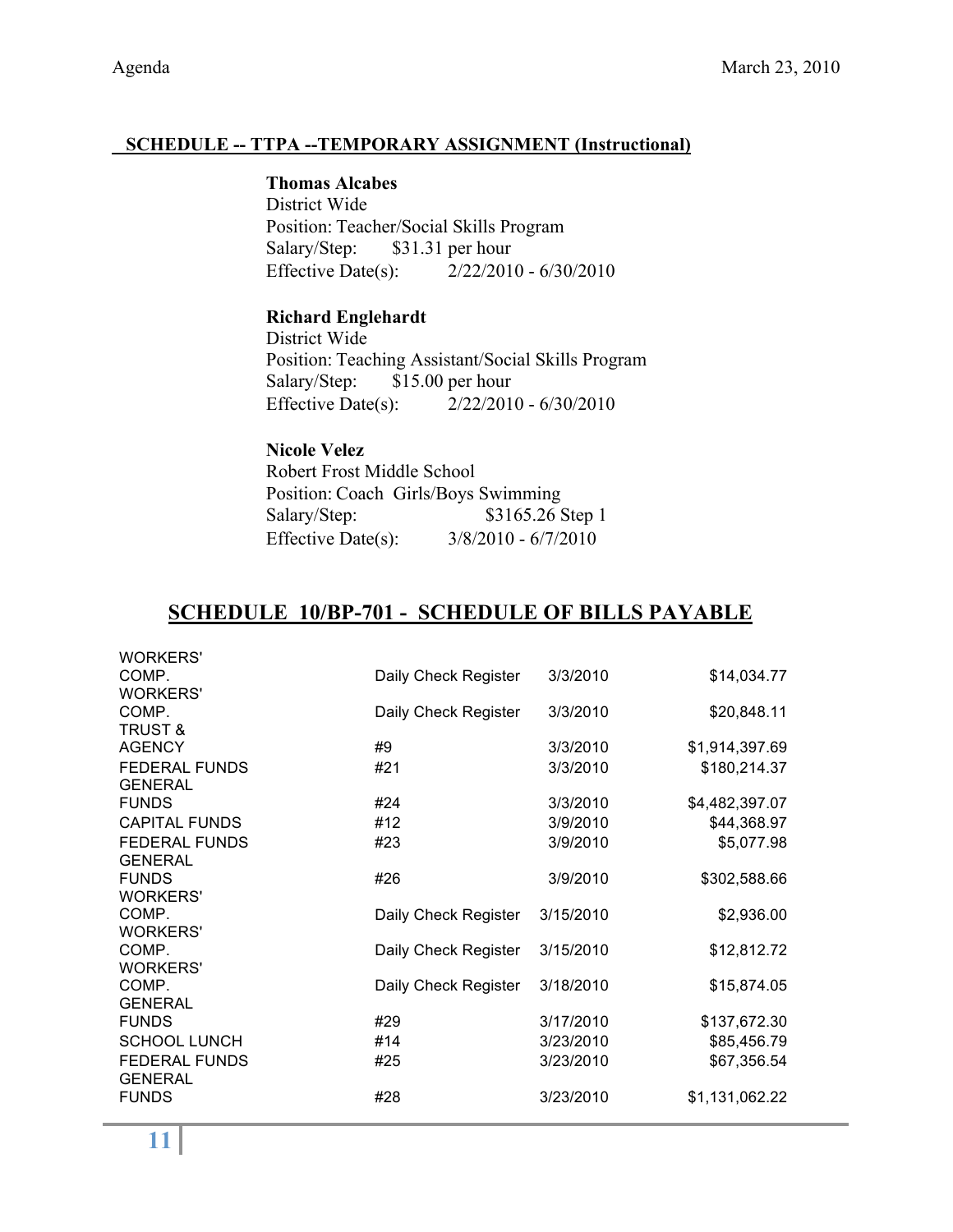# **SCHEDULE 10-D-608 – BID AWARDS**

## BID #608 Passenger Car, Light Duty Truck and Bus Parts Bid

Bids were received from the following vendors: Any Parts Auto Parts Nesco Bus Maintenance Inc. All Points Bus

It is recommended that the bid be awarded to the following vendor as the lowest responsible bidder meeting specifications. *ALL POINTS BUS*

# **SCHEDULE 10-D-611 – BID AWARDS**

## Bid #611 Drivers Education – In Car Instruction

Bids were received from the following vendors: Fitzgerald Driving School East Meadow Driving School – Bid withdrawn

It is recommended that the bid be awarded to the following vendor as the lowest responsible bidders meeting specifications. *FITZGERALD DRIVING SCHOOL*

## **SCHEDULE 10-E-326 - EXPLANATION OF BUDGETARY TRANFERS**  $\#T15$

## **SCHEDULE 10-F-147 - CONTRACT REPORT**

## **SCHEDULE 10-H-03 - HOME TEACHING Regular & Special (Confidential)**

## **SCHEDULE 10-S-03 - SPECIAL TRANSPORTATION (Confidential)**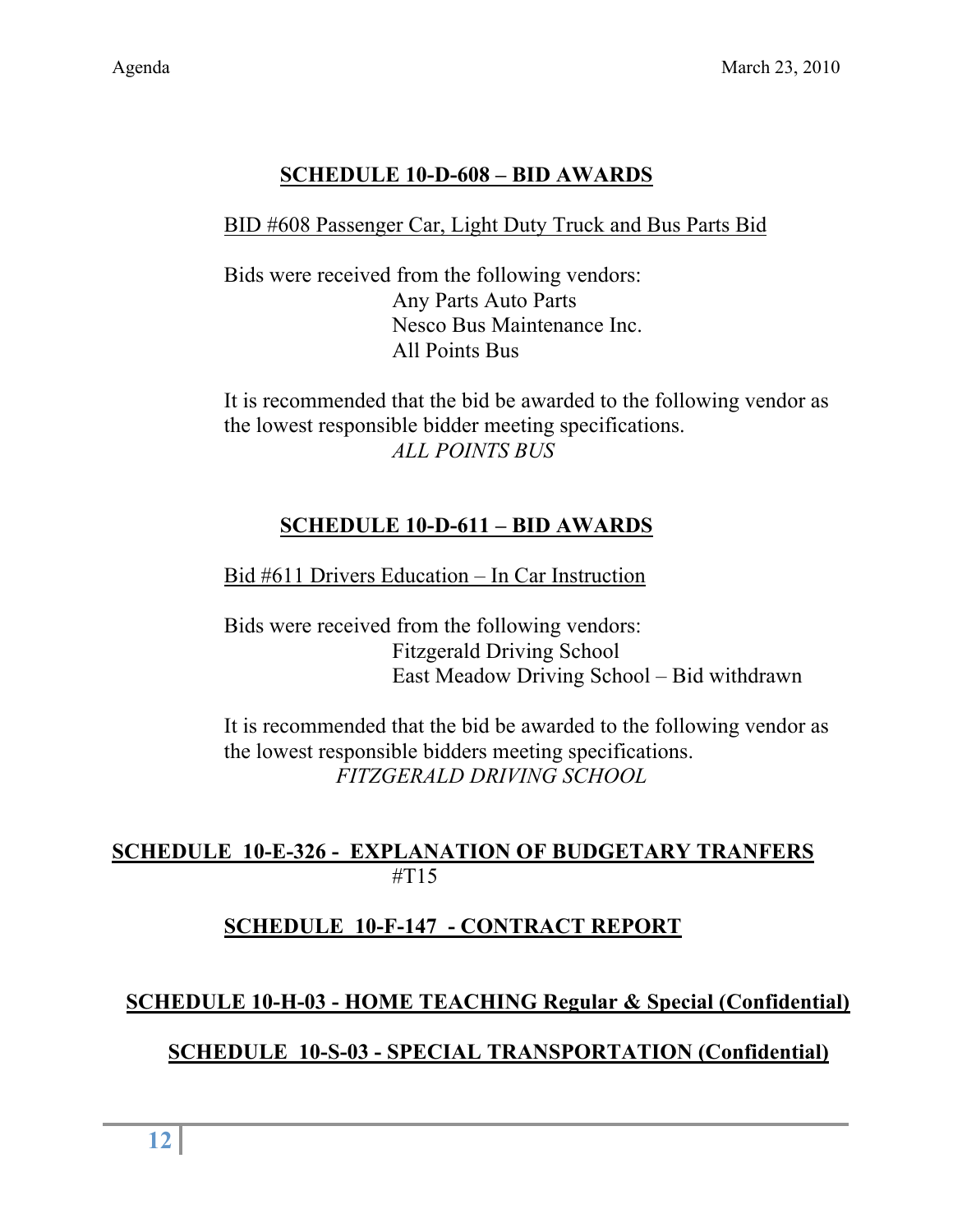# VII. **RECEIPT OF SCHEDULES**

*Recommend that the Board of Education approve the following Receipt of Schedules collectively:*

## **SCHEDULE 10-A-371- TREASURERS REPORT**

| <b>Statement of Revenues</b>      | General Fund -<br>Federal Fund -<br>School Lunch Fund - | February<br>February<br>February |
|-----------------------------------|---------------------------------------------------------|----------------------------------|
| Treasurer's Report                | February                                                |                                  |
| Cash Flow -                       | February                                                |                                  |
| <b>Check Listing of Numbers -</b> | $3/4/10 - 3/18/10$                                      |                                  |

# **SCHEDULE 10-B-701- APPROPRIATION BUDGET STATUS REPRORT**

| <b>Appropriation Budget Status Report</b> | General Fund -                                                                                                                                                                         | February | Regular                           |
|-------------------------------------------|----------------------------------------------------------------------------------------------------------------------------------------------------------------------------------------|----------|-----------------------------------|
|                                           | Capital -                                                                                                                                                                              | February | Capital<br><b>Bond</b><br>Capital |
|                                           | Federal Fund -<br>School Lunch Fund                                                                                                                                                    | February |                                   |
|                                           |                                                                                                                                                                                        | February |                                   |
| Extra-Classroom Activities Funds          | January 2010 (Robert Frost)<br>February 2010 (Robert Frost)<br>February 2010 (High School)                                                                                             |          |                                   |
| <b>Trial Balance</b><br>(February)        | General Fund<br>School Lunch<br>Workers' Comp. & Unemployment<br><b>Federal Fund</b><br><b>Capital Projects</b><br>Trust & Agency<br>Private Purpose Trust<br><b>Flexible Benefits</b> |          |                                   |